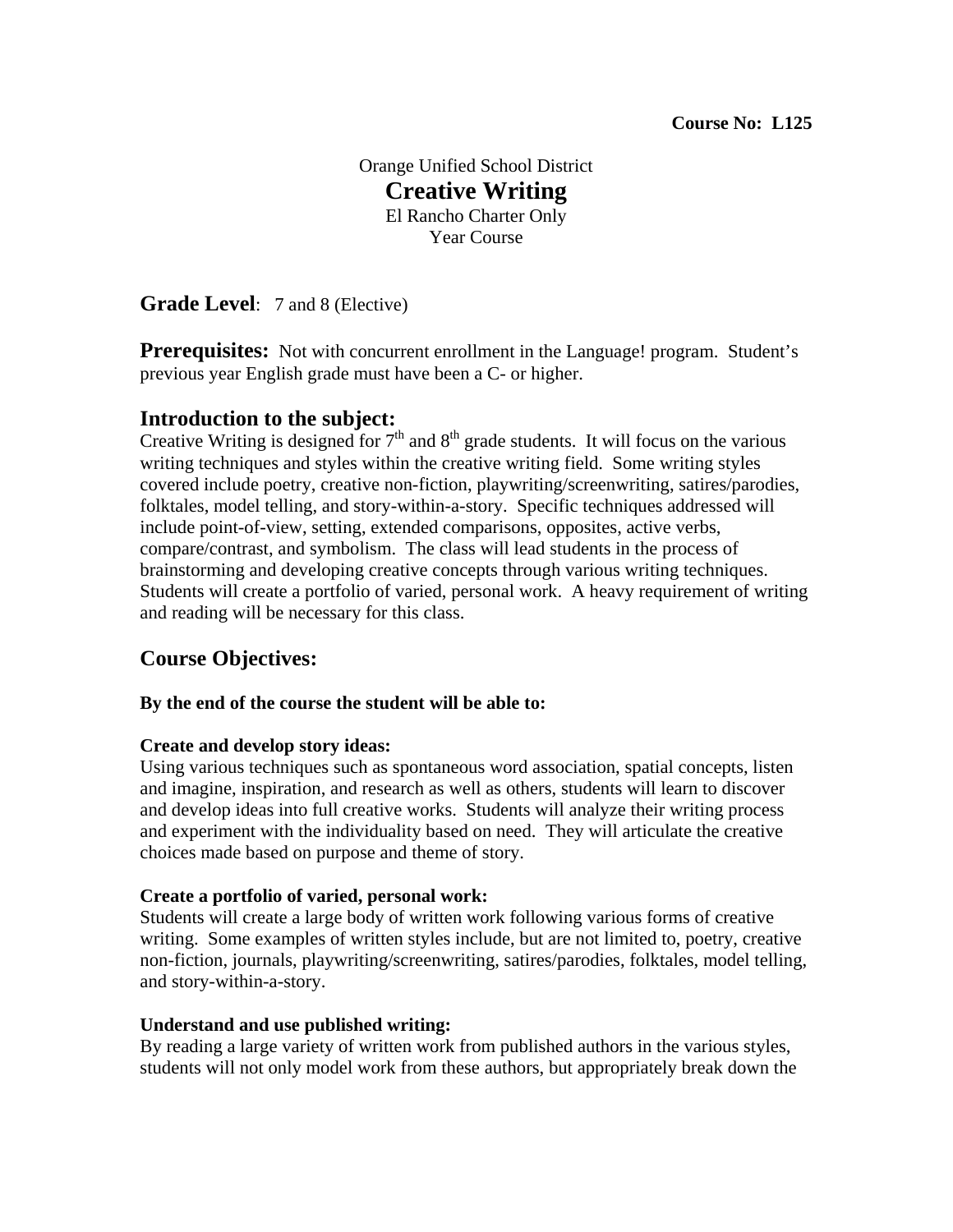writer's purpose of style, theme, meaning, and pattern. This understanding will be used to develop personal ideas and enhance the student's work.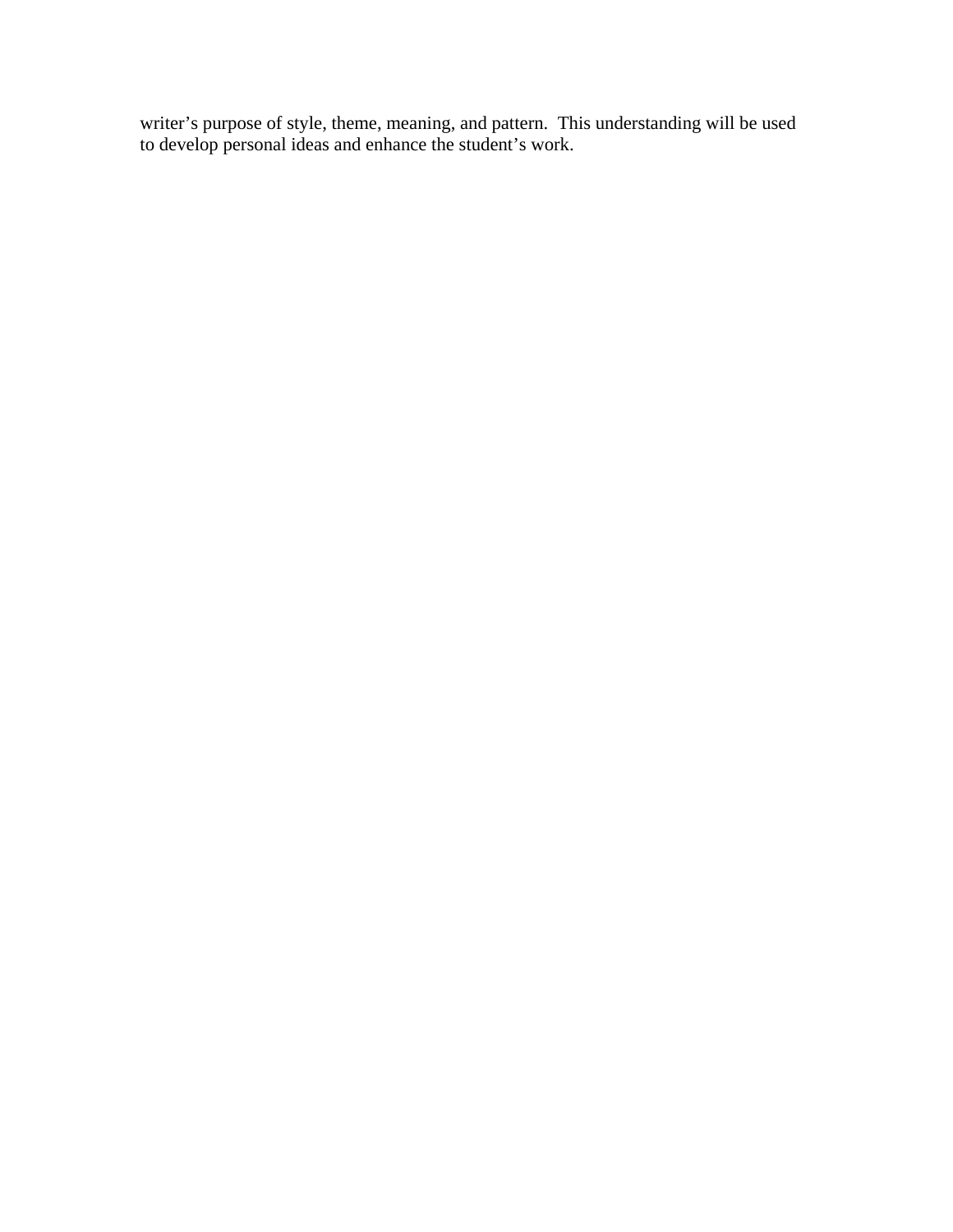#### **Understand and use literary techniques:**

Many common and useful literary techniques will be clearly explained, interpreted and modeled. Some examples of terms and techniques to be used and developed in class include but are not limited to point-of-view, setting, comparisons, opposites, active verbs, and symbolism.

#### **Critique and enhance personal work:**

Using the student's created portfolio, students will regularly learn rewriting strategies for story enhancement. Students will have personal meetings with the instructor on specific strengths and weaknesses in writing. Twice during the year a full, exploratory rewrite will occur with stories of the student's choosing.

#### **Gain an appreciation for the shared story:**

Each student will, during the course of the year, share excerpts from his/her personal portfolio in a public reading setting.

## **Course Overview and Approximate Unit Time Allotments**

|      |                                                                                                                                     | <b>Weeks</b> |
|------|-------------------------------------------------------------------------------------------------------------------------------------|--------------|
| I.   | Poetry<br>Couplets<br>a.<br>Sonnets<br>$\mathbf b$ .<br>c. Villanelles<br>Haiku<br>d.<br>e. Open<br><b>Ballad</b><br>f.<br>g. Verse | Quarter 1    |
|      | h. Ode                                                                                                                              |              |
|      | i.<br>Poetry Terms                                                                                                                  |              |
| II.  | Satires/Parodies<br>a. style<br>b. comedy<br>c. drama                                                                               | Quarter 1    |
| III. | Folktales<br>African<br>$a_{\cdot}$<br>American<br>$\mathbf{b}$ .<br>c. Latin American<br>Modern<br>d.<br>Classic<br>e.             | Quarter 1    |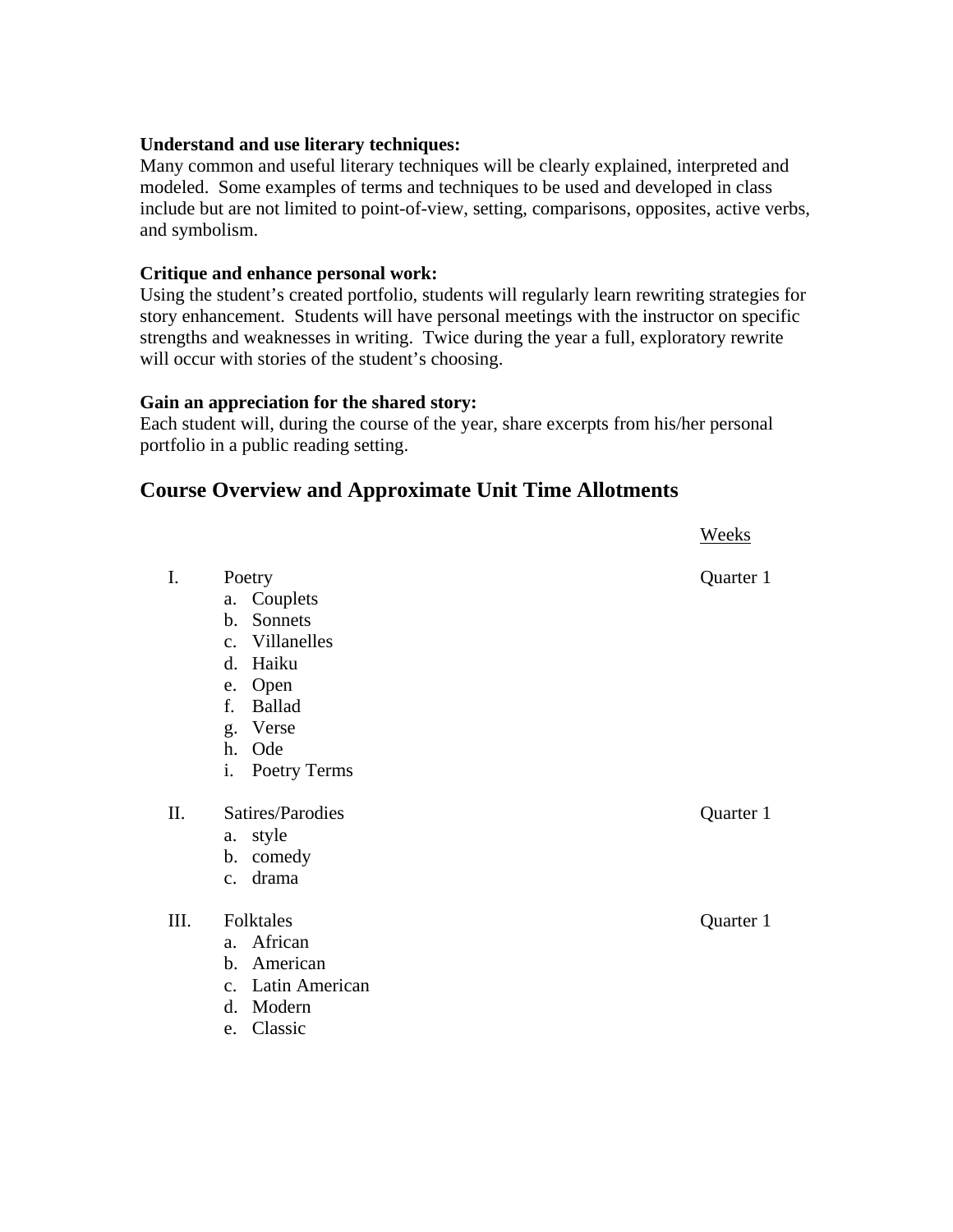| IV.   | Playwriting/Screenwriting<br>comedy<br>a.<br>drama<br>$\mathbf b$ .<br>c. action<br>d. fantasy                                                              | Quarter 2 |
|-------|-------------------------------------------------------------------------------------------------------------------------------------------------------------|-----------|
| V.    | <b>Creative Non-Fiction/Essays</b><br>research strategies<br>a.<br>b. comedy<br>period pieces<br>$\mathbf{c}$ .<br>d. sarcasm<br>elaboration<br>e.          | Quarter 2 |
| VI.   | Rewrite Strategies/Steeplechase<br>selection of material<br>a.<br>b. point-of-view<br>c. setting<br>d. tone<br>mood<br>e.<br>f.<br>voice                    | Quarter 2 |
| VII.  | Story within a Story<br>meaning<br>a.<br>b. intent<br>c. use of the writer                                                                                  | Quarter 3 |
| VIII. | Letter Form/Journals<br>subtlety<br>a.<br>b. imply/infer<br>character development<br>c.<br>audience<br>d.<br>impulse<br>e.<br>stream of consciousness<br>f. | Quarter 3 |
| IX.   | How it Happens<br>subjects/principles<br>a.<br>b. perception/expression<br>c. patterns                                                                      | Quarter 3 |
| X.    | <b>Model Telling</b><br>how it happens connection<br>a.<br>key words<br>b.<br>situational uses<br>$\mathbf{c}$ .                                            | Quarter 4 |